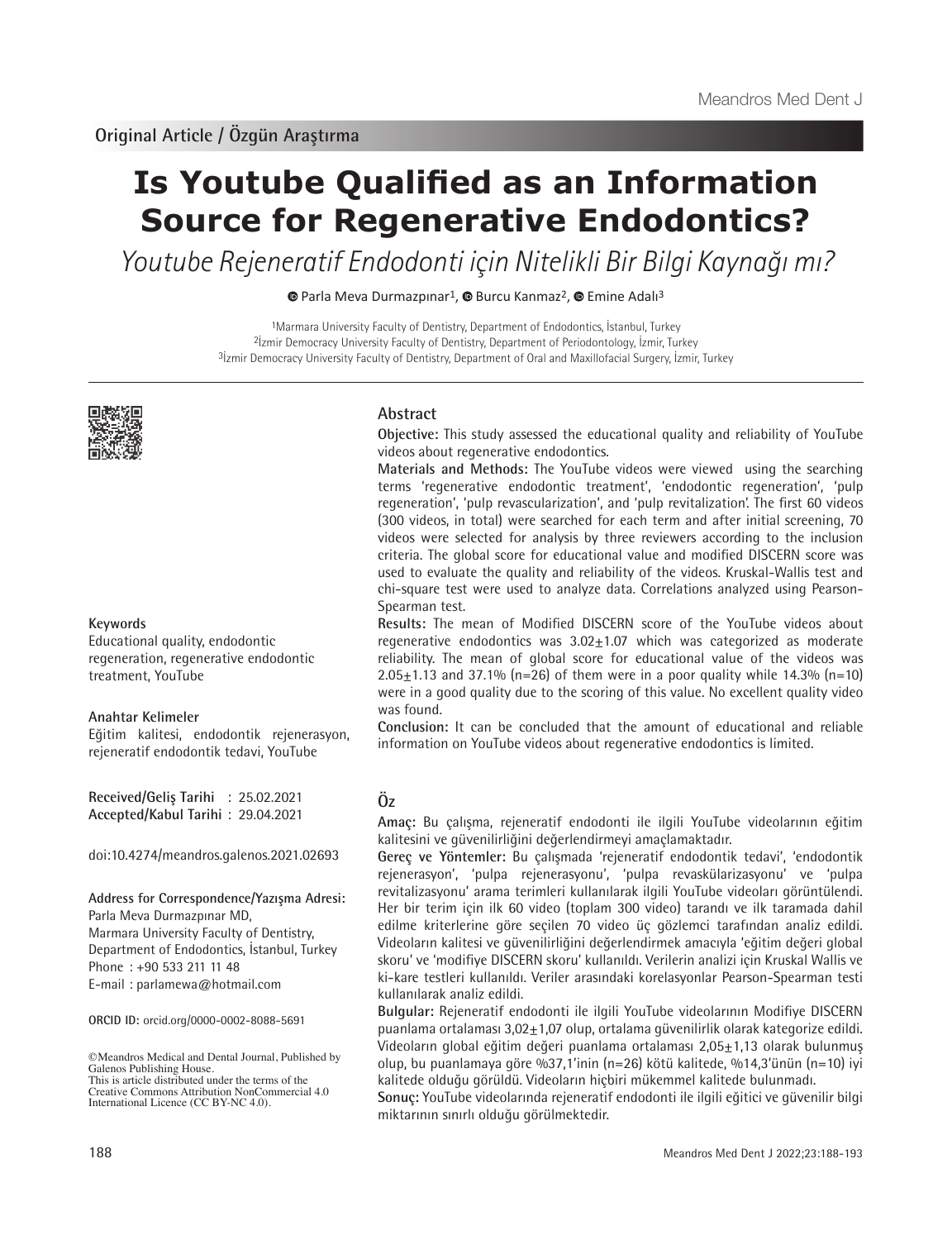## **Introduction**

Conventional endodontic treatments are quite successful to save teeth with pulp and periapical diseases. Nevertheless, the root canal treatment of immature permanent teeth has been a challenge for dentists, because of the thin dentin walls which renders the teeth fragile and open apices which is difficult to get proper apical seal (1). Possible treatment options for immature teeth are calcium hydroxide multi-visit apexification and the use of tricalcium silicate-based materials (mineral trioxide aggregate, etc.) as an apical barrier (2). Recently, regenerative endodontic therapies (RET) have come in view as alternative procedures for apexification which are associated with increased dentin wall thickness and root length with reduction in apical diameter (3,4). Regenerative endodontics (RE) targets replacing the damaged pulp and related tissues (5) and it is based on the use of tissue engineering including stem cells, scaffolds and bioactive growth factors in order to regenerate the effected endodontic tissues by trauma, infection etc (6). The terms of 'revascularization' and 'revitalization' are also used in the literature synonymously with 'RE' (7).

Seventy-five percent of people prefer searching the Internet for medical information (8). There are some advantages of using the Internet such as being cheap and having ability to reach more data for the population about health-related consultation and education (9). YouTube is a worldwide free videosharing website that is builded in 2005, and it is the second biggest search engine around the world. There are 30 billion active daily YouTube users and a total of 5 billion videos are watched per day (https:// www.omnicoreagency.com/youtube-statistics/ Last updated: 9/4/19). These statistics suggest the potential power of YouTube as an information source in various issues including dentistry and alternative dental treatments for patients, students, professionals and lay people to assess. On the other hand, the videos on YouTube are not disinterestedly reviewed; therefore, users may approach deceptive or incorrect information on this platform (10). Inconsistent quality of information is a concern (11). Various studies have been worked through analyzing the content and quality of YouTube videos on dentistry, mostly for patients (10,12,13). Undoubtedly, educationally designed videos with high quality enhance the intelligibility of dental treatment modalities using illustrations, images, simulation or real treatment procedures. To the best of our knowledge, there is no study about RE researching the quality and reliability of YouTube as an information source. The main objective of this study was to assess the content and quality of information about RE available on YouTube for dental students, specialty students, dental practitioners and the general public. The null hypothesis was that YouTube videos on RE were sufficient for patients, professionals and dental students.

## **Materials and Methods**

## **Study Design and Data Collection**

As this analytical cross‐sectional study is not related to any materials collected from humans or animals, no ethical approval was taken. We searched YouTube (www.youtube.com) videos related to endodontic regeneration on December 2, 2020 between 10 AM and 7 PM. The following four searching terms were used; 'regenerative endodontic treatment', 'endodontic regeneration', 'pulp regeneration', 'pulp revascularization' and 'pulp revitalization'. The results due to the searching terms were 1180, 315, 2810, 178 and 116 videos, respectively. The only search filter used was the 'sort by relevance'. It has been stated that the first 60 videos (first three pages) were scanned by most of the YouTube users (14). We also viewed 60 videos for each term and 300 videos in total. The videos other than English, irrelevant and duplicate videos, videos with no sound, heading or visuals, advertisements and conference lectures were excluded from the study by initial screening. Seventy appropriate videos were selected to analyze. For each video; country of origin, source and date of upload, duration of the video, number of views, comments, likes and dislikes were recorded. The sources of upload were classified as health care professionals, health companies, information websites and others (individual users, TV channels, etc.) (13). Three observers, who were specialist dentists, viewed and analyzed the videos on one's own and they didn't see each others' answers. Also, the reviewers were blinded to likes, dislikes and comment counts until completing the analyzes to be objective.

Interaction index (like-dislikes/total number of viewings×100) and viewing rate (Number of views/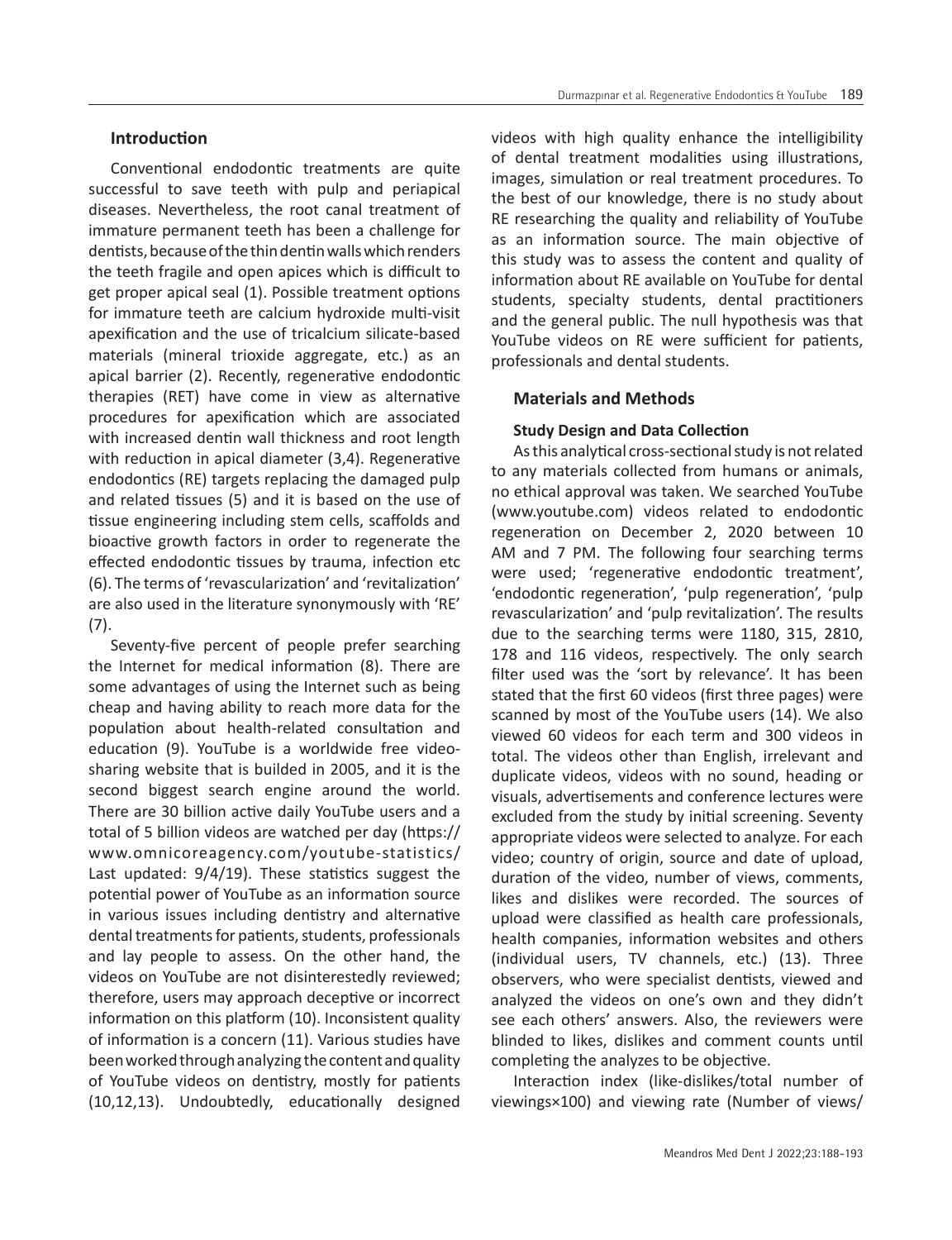Number of days since upload ×100%) were calculated as viewers' interactions. The following parameters were scored to assess the educational value: definition, indications, contraindications, advantages, procedures involved, complications, cost, prognosis and survival (12). Depending on whether each parameter is available or not, it is scored as 0 or 1. By considering the average of these scores, global score for educational value (GSEV) (15) was determined. A score of 0-2, 3, 4-5, 6-7 and 8 indicated poor quality, generally sparse quality, moderate quality, good quality and excellent quality, respectively. Moreover, videos were determined for their reliability using a 5-point Modified DISCERN (mDISCERN) scale which is developed from the DISCERN reliability tool for evaluation of written health information (16,17) (Table 1).

## **Statistical Analysis**

Data were evaluated using statistical software (SPSS Inc. version 21 IBM, Chicago, IL). A kappa score calculated for the interobserver agreement. Descriptive statistics were evaluated for each variable. To the test the normality of data, Shapiro-Wilk test was used. Kruskal-Wallis test were used to assess continuous variables. For categorical variables, chi-square test were used. Pearson-Spearman tests were used to determine correlations. A statistical significance level was assessed at p<0.05.

## **Results**

After the initial screening of 300 videos (60 videos for each term) for relevance based on our selection criteria, 230 videos were excluded. The remaining 70 videos were analyzed with 3 different researchers (P.D., E.A., B.K.) in this study. The overall

| Table 1. The Modified DISCERN score (1 point for every<br>yes, 0 points for no) |                                                                                                              |  |  |  |
|---------------------------------------------------------------------------------|--------------------------------------------------------------------------------------------------------------|--|--|--|
| <b>Item</b>                                                                     | <b>Questions</b>                                                                                             |  |  |  |
| 1                                                                               | Are the aims clear and achieved?                                                                             |  |  |  |
| $\overline{\phantom{0}}$                                                        | Are reliable sources of information used?<br>(i.e., publication cited, speaker is specialist in<br>diabetes) |  |  |  |
| $\overline{\mathcal{L}}$                                                        | Is the information presented both balanced<br>and unbiased?                                                  |  |  |  |
| 4                                                                               | Are additional sources of information listed<br>for patient reference?                                       |  |  |  |
| 5                                                                               | Are areas of uncertainty mentioned?                                                                          |  |  |  |

interobserver agreement calculated as a weighted kappa score was 0.86 (range: 0.83-0.92). YouTube videos about endodontic regeneration were uploaded by health care professionals' channels [65.7% (n=46)], information website channels [20.0% (n=14)], others' channels [8.6% (n=6)], health company channels [5.7% (n=4)], respectively. Approximately 46% (n=32) of videos were uploaded by users in the United States of America and 17.1% (n=12) uploaded by users in India. These countries were followed by Egypt, Germany, Pakistan, Spain, Greece, Canada (all n=2, 2.9%). The country of 12 videos (17.1%) was not known.

The mean number of days since uploaded was 1325.57±1218.47. The mean number of comments, views of videos, likes and dislikes were 4.91±7.58, 4123.03±7023.52, 52.11±103.53 and 1.80±3.71, respectively. The mean video duration was 13 minutes 16 seconds ± 18 minutes 52 seconds. The mean of interaction index score was 1.92±2.45 while the mean of viewing rate was 315.45±491.64. The mean of GSEV was 2.05±1.13, while the mean of mDISCERN score was 3.02±1.07 which was categorized as moderate reliability (Table 2).

In the evaluation of GSEV for all selected videos, it has been determined that 37.1% (n=26) of YouTube videos about endodontic regeneration were in a poor quality. The remaining 20.0% (n=14) of the videos were in a generally poor quality, 28.6% (n=20) of them were in a moderate quality and 14.3% (n=10) of videos were in a good quality. None of the videos were in an excellent quality (Figure 1).

In the mean of video duration values, others' channels were significantly higher than health care

| All data was given as Mean ± SD |                        |  |  |  |
|---------------------------------|------------------------|--|--|--|
|                                 | Analyzed videos (n=70) |  |  |  |
| Number of days                  | 1325.57±1218.47        |  |  |  |
| Number of comments              | $4.91 + 7.58$          |  |  |  |
| Number of views                 | 4123.03±7023.52        |  |  |  |
| Number of likes                 | 52.11±103.53           |  |  |  |
| Number of dislike               | $1.80 \pm 3.71$        |  |  |  |
| Video duration (min)            | 13.16±18.52            |  |  |  |
| Interaction index               | $1.92 \pm 2.45$        |  |  |  |
| View rate                       | 263.60±395.58          |  |  |  |
| Mean GQS scores                 | $2.05 \pm 1.13$        |  |  |  |
| Mean modified DISCERN score     | $3.02 \pm 1.07$        |  |  |  |

| Table 2. Demographics of videos included for analysis. |  |
|--------------------------------------------------------|--|
| All data was given as Mean ± SD                        |  |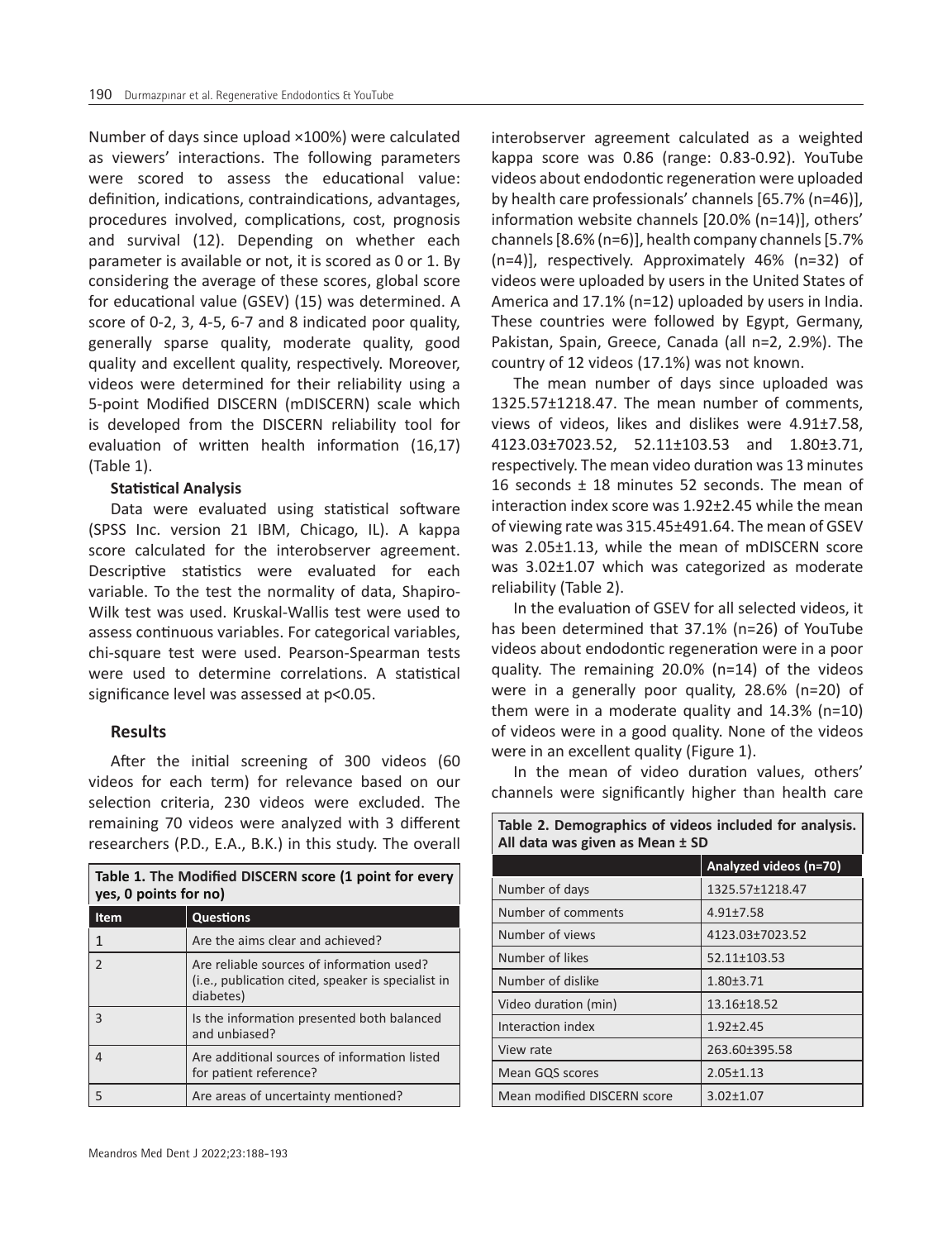

**Figure 1.** Quality of Youtube videos (%)



**Figure 2.** Video features of Youtube videos (%)

professional and information website channels (p=0.003, p=0.001; p<0.05). According to the contents of the videos, in 80% (n=56) of videos were explained indication and procedure involved. It is followed by definition content with a percentage of 60% (n=42). The prognosis and survival of procedures were mentioned in 40% (n=22) of the videos. None of the videos presented an explanation about the cost of RET (Figure 2).

In comparison with mDISCERN question value means, only mean scores of question 4 values were

found significantly different among the groups (p<0.05). It was found that others' channels mean scores of question 4 values were significantly higher than health care professionals, health company and information website channels (all, p=0.001) (Table 3). There was no significant difference between the total discern score and the source of uploads (p=0.293).

Pearson correlation analysis showed a significant positive correlation between day count and the number of views and negative correlation between day count and interaction index, global score for educational values, DISCERN question 1, 2 and 3 scores and total DISCERN score (p<0.05). Number of views, number of likes, number of dislikes, interaction index and viewing rate showed a positive correlation with the number of comments (p<0.05). GSEV was found to have a positive correlation with total video duration, interaction index, DISCERN question scores and total DISCERN score (p<0.05).

## **Discussion**

In the present study, as YouTube videos on RE was mostly found to be in a poor quality and moderate reliability, the null hypothesis was rejected. The results of this study showed that YouTube videos' information related to RE has been uploaded mostly by health care professionals. On the other hand, there was no relationship between the sources of the videos according to total the mDISCERN score or global score for educational value. Interestingly, this highlights that reliability or educational quality did not depend on the source of upload of the videos according to the results in our study. There was no significant difference between the source of upload and videos' demographics except for the video duration. Zincir et al. (10), in another YouTube study, evaluated the potential patient education of the videos about wisdom tooth surgical removal. In contrary to our results, researchers showed that there was relationship between source of upload and videos' demographics significantly (10). The difference between the results might be because of different study designs and searching terms. The number of likes was greater than the number of dislikes which specifies that most of the viewers found the videos were useful subjectively. Unlike this data, only 14.3% (n=10) of the videos were in a good quality and none of them were in an excellent quality according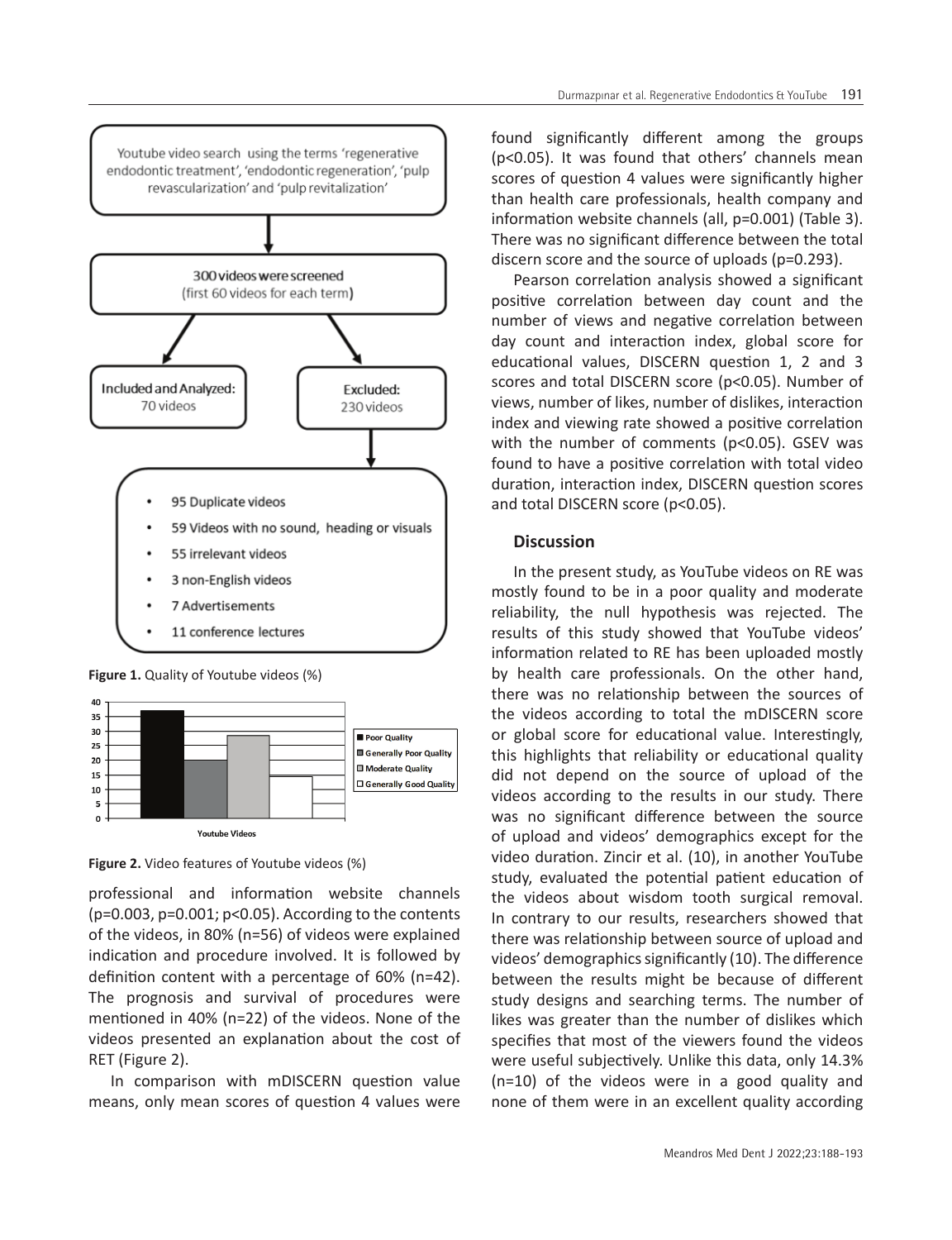| unless otherwise noted                                                                                            |                                                                        |                                           |                                  |                        |          |  |  |  |
|-------------------------------------------------------------------------------------------------------------------|------------------------------------------------------------------------|-------------------------------------------|----------------------------------|------------------------|----------|--|--|--|
| <b>DISCERN</b> questions                                                                                          | <b>Health care</b><br>professionals<br>$(n=46)$                        | <b>Information</b><br>website<br>$(n=14)$ | <b>Health company</b><br>$(n=4)$ | <b>Others</b><br>(n=6) | p        |  |  |  |
| Are the aims clear and achieved?                                                                                  | 4.00 (3.00-5.00)                                                       | 4.00 (3.00-5.00)                          |                                  | $5.00(3.00-5.00)$      | 0.132    |  |  |  |
| Are reliable sources of information<br>used (i.e., speaker is a health<br>professional, publications were cited)? | $4.00(1.00-4.00)$                                                      | $2.00(2.00-4.00)$                         | $\qquad \qquad \blacksquare$     | $4.00(3.00-5.00)$      | 0.094    |  |  |  |
| Is the information presented balanced<br>and unbiased?                                                            | $3.00(1.00-4.00)$                                                      | $2.00(1.00-2.00)$                         | $4.50(3.25-5.00)$                | $4.00(3.00-5.00)$      | 0.692    |  |  |  |
| Are additional sources of information<br>listed for patient reference?                                            | $1.00(1.00-2.00)$                                                      | $1.00(1.00-2.00)$                         | $1.00(1.00-1.75)$                | $3.00(1.00-5.00)$      | $0.020*$ |  |  |  |
| Are areas of uncertainty mentioned?                                                                               | $1.00(1.00-2.00)$                                                      | $1.00(1.00-2.00)$                         | $\qquad \qquad -$                | $2.00(1.00-5.00)$      | 0.138    |  |  |  |
| <b>Total DISCERN score</b>                                                                                        | $2.20(1.40-3.05)$                                                      | $2.00(2.00-2.60)$                         | $3.30$ (-)                       | $3.00(2.80-5.00)$      | 0.293    |  |  |  |
| Kruskal-Wallis test                                                                                               | *p<0.05 Signicant difference between groups                            |                                           |                                  |                        |          |  |  |  |
| Mann-Whitney U test with                                                                                          | +p=0.003 significantly higher than health care professionals' channels |                                           |                                  |                        |          |  |  |  |
| Bonferonni correction                                                                                             | ‡p=0.001 significantly higher than health company channels             |                                           |                                  |                        |          |  |  |  |

**Table 3. Comparison of DISCERN scores according to source of upload. All data were expressed as median (Q1-Q3)** 

to GSEV. Several studies evaluated the YouTube information quality for the patients using the global quality scale (GQS) about different topics (17,18). It can be clearly seen that the score descriptions in this scale have been created to evaluate the information quality, particularly for patients. On the other hand, we aimed to assess the quality and reliability of the YouTube videos about endodontic regeneration not only for patients but also for professionals, dentists and students. Therefore, we used a very similar scale to GQS named GSEV that is modified from it by Fischer et al. (15).

mDISCERN Score is defined by Singh et al. (17) originally and it estimates reliability, bias, clarity, reference addition and suspicion areas of information in YouTube videos (19). This score has been used in terms of investigating the videos' reliability (20). In our study, we found that the videos were 'moderate reliability' in general. Even though mDISCERN tool and GSEV are subjective scales, interobserver agreement was strong according to the kappa coefficient. This indicates that the technique used in the current study is valid. Moreover, GSEV was graded depending on the average of the video contents parameters which were scored before. Pearson correlation analysis showed a positive correlation between global score for educational values and total mDISCERN score. This outcome is important in terms of being between two subjective scales.

A significant portion of the videos indicated the important parameters like definition, indications and procedures involved while less than half of the videos mentioned prognosis and survival of procedures. In our opinion, this finding is essential to inform both lay people and professionals or students about the endodontic regeneration topic. None of the videos mentioned about the cost of the RET. This is a lack of information in particular for the patients who might wonder about the price of the procedures.

Our study has some limitations especially since YouTube is a dynamic platform that videos can be added or deleted in time. We analyzed the videos only in the period time that we looked at. Another limitation is that other than English videos were excluded from the study. Indeed, there are more spoken languages than English such as Chinese or Spanish in the world which means that a part of the videos about endodontic regeneration might have been overlooked (21).

In their study, which was the first and only one evaluating YouTube Videos' content on Endodontics, Nason et al. (12) found that the videos were generally incomplete when using the search terms 'endodontics', 'root canal treatment' and 'root canal'. Similarly, in this study, it can be stated that educational information about RE is incomplete as well, according to our results. Today, RET have become popular and preferable in cases with indication, because of the advantages